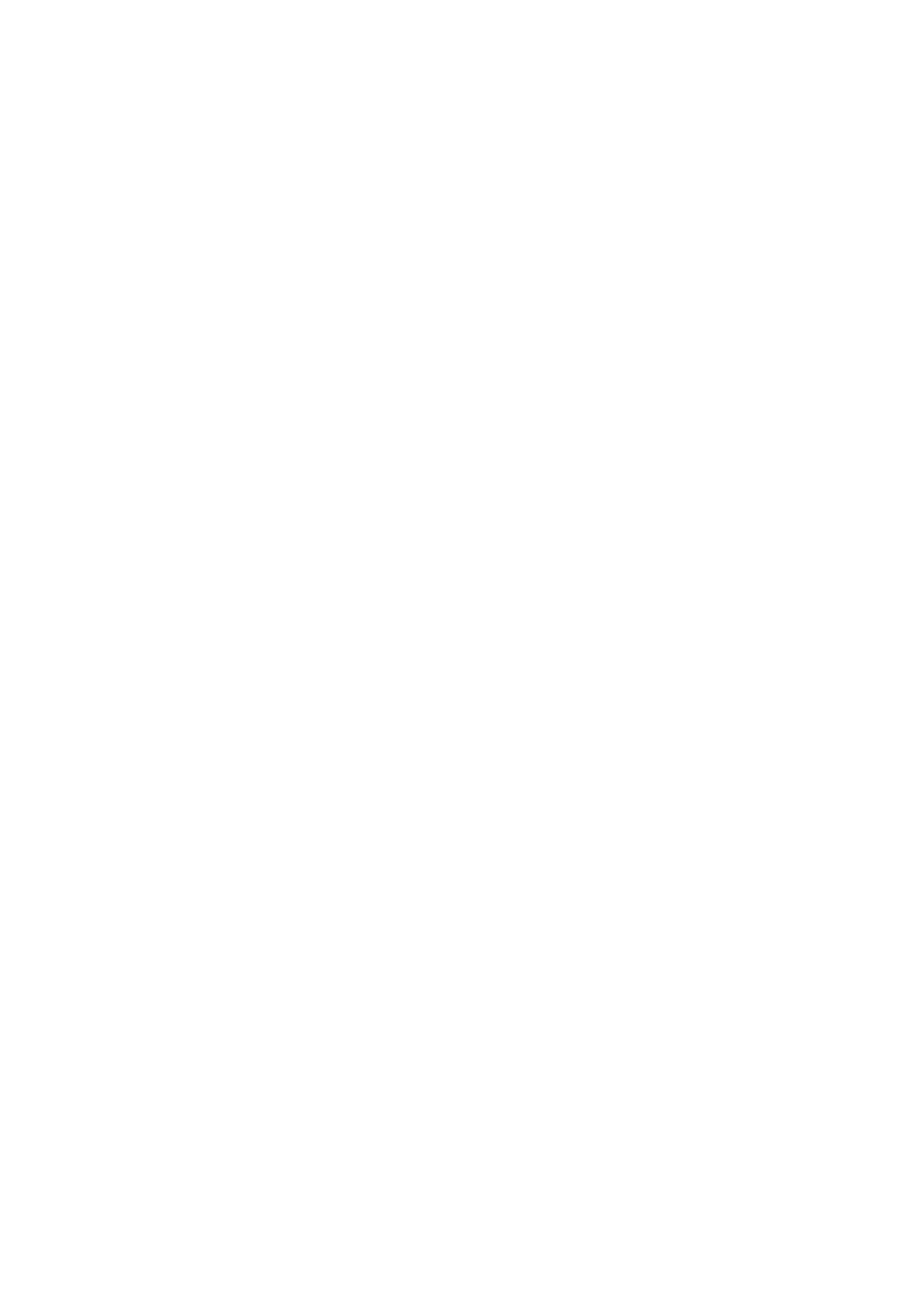*I certify that this PUBLIC BILL, which originated in the LEGISLATIVE COUNCIL, has finally passed the LEGISLATIVE COUNCIL and the LEGISLATIVE ASSEMBLY of NEW SOUTH WALES.*

*Legislative Council 2009* *Clerk of the Parliaments*



New South Wales

# **Personal Property Securities (Commonwealth Powers) Amendment Bill 2009**

Act No , 2009

An Act to amend the *Personal Property Securities (Commonwealth Powers) Act 2009* to make provision for matters of a savings or transitional nature consequent on the referral of matters by that Act to the Parliament of the Commonwealth; and to make related amendments to other legislation.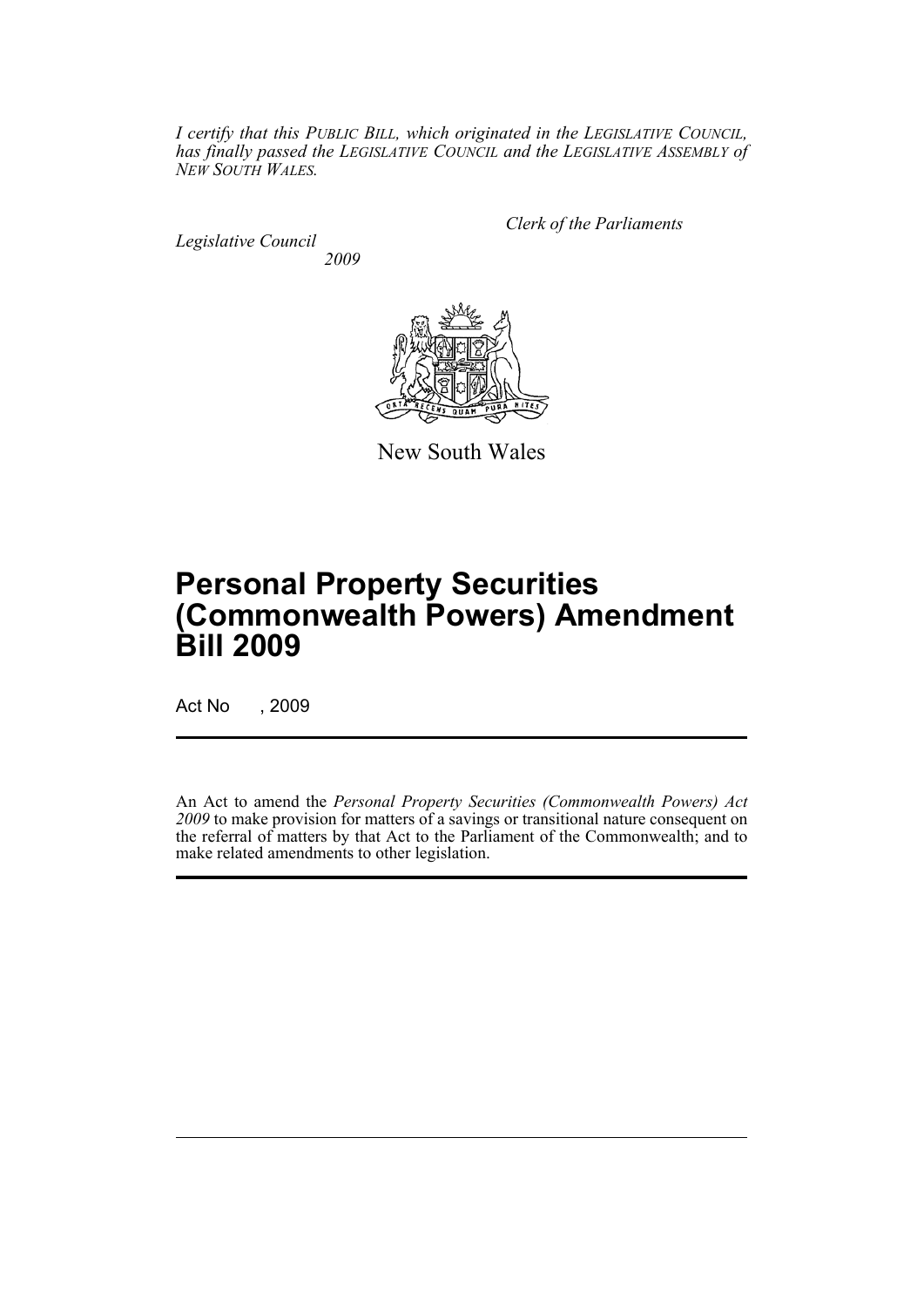# <span id="page-3-0"></span>**The Legislature of New South Wales enacts:**

## **1 Name of Act**

This Act is the *Personal Property Securities (Commonwealth Powers) Amendment Act 2009*.

# <span id="page-3-1"></span>**2 Commencement**

- (1) This Act commences on the date of assent to this Act, except as provided by subsection (2).
- (2) Sections 3 and 4 and Schedule 2.1–2.3 and 2.5 commence on a day or days to be appointed by proclamation.
- (3) A day may not be appointed under subsection (2) for the commencement of section  $\overline{3}$  or 4 that is earlier than the day on which the registration commencement time (within the meaning of the *Personal Property Securities Act 2009* of the Commonwealth) occurs.

#### <span id="page-3-2"></span>**3 Repeal of Registration of Interests in Goods Act 1986 No 37 and associated regulations**

The *Registration of Interests in Goods Act 1986* and any regulation made under that Act are repealed.

# <span id="page-3-3"></span>**4 Repeal of Security Interests in Goods Act 2005 No 69**

The *Security Interests in Goods Act 2005* is repealed.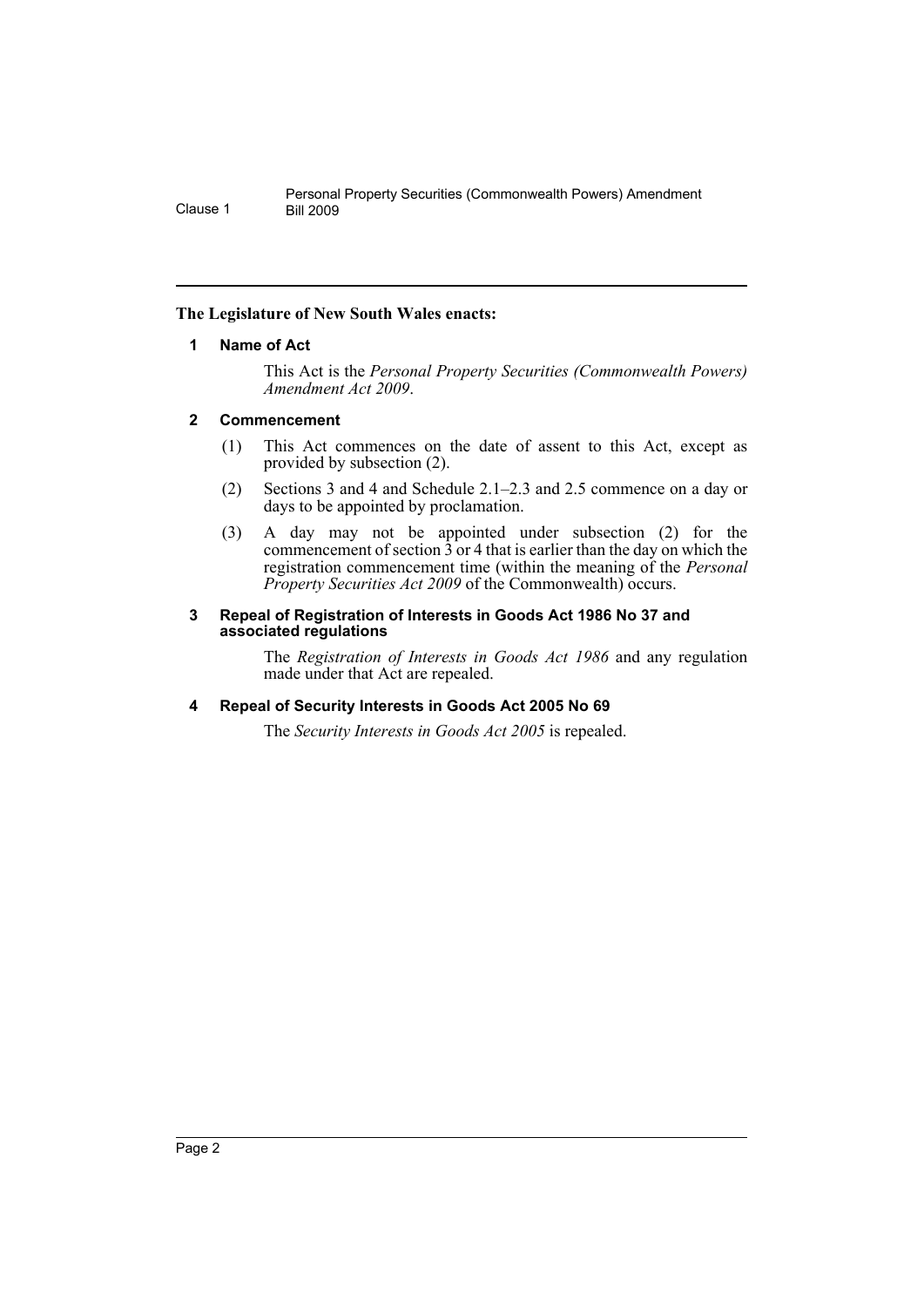Amendment of Personal Property Securities (Commonwealth Powers) Act 2009 No 35 Schedule 1

# <span id="page-4-0"></span>**Schedule 1 Amendment of Personal Property Securities (Commonwealth Powers) Act 2009 No 35**

## **Schedule 1**

Insert at the end of the Act:

# **Schedule 1 Savings, transitional and other provisions consequent on enactment of Personal Property Securities Act 2009 of the Commonwealth**

# **Part 1 Preliminary**

# **1 Definitions**

(1) In this Schedule:

*Director-General* means the Director-General within the meaning of the *Registration of Interests in Goods Act 1986*.

*exercise* a function includes perform a duty.

*function* includes a power, authority or duty.

*General Register of Deeds* means the General Register of Deeds kept under Division 1 of Part 23 of the *Conveyancing Act 1919*.

*matter* includes act, omission, body, person and thing. *migration time* has the same meaning as in the PPS Act.

*PPS Act* means the *Personal Property Securities Act 2009* of the Commonwealth.

*PPS Register* means the Personal Property Securities Register established under the PPS Act.

*PPS Registrar* means the Registrar of Personal Property Securities under the PPS Act.

*registration commencement time* has the same meaning as in the PPS Act.

*REVS* means the Register maintained under the *Registration of Interests in Goods Act 1986*.

*the 2009 amending Act* means the *Personal Property Securities (Commonwealth Powers) Amendment Act 2009*.

*transitional security interest* has the same meaning as in the PPS Act.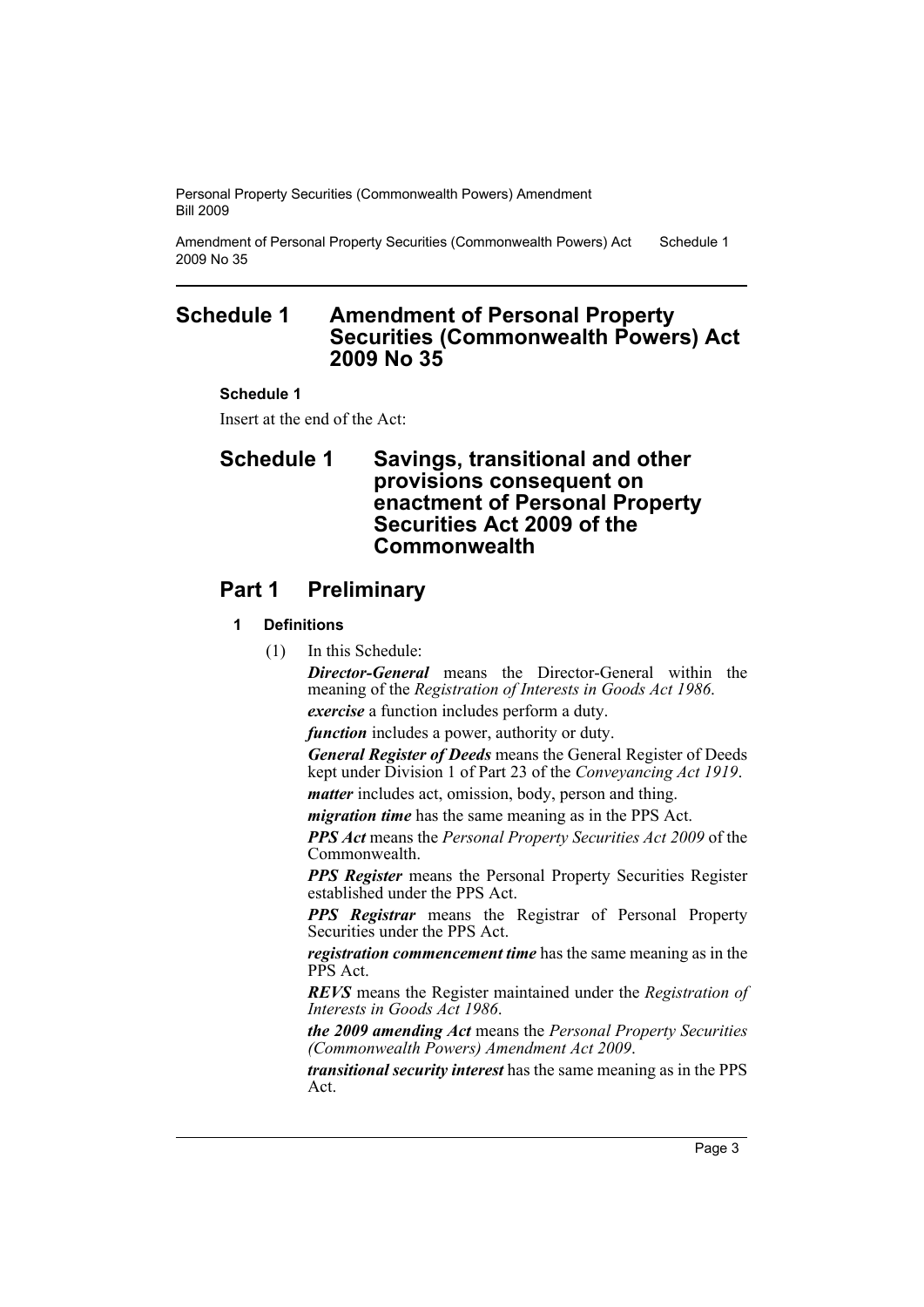Schedule 1 Amendment of Personal Property Securities (Commonwealth Powers) Act 2009 No 35

- (2) A reference in this Schedule to an Act or statutory rule that is repealed by the 2009 amending Act is, on and from the day on which the Act or statutory rule is repealed, a reference to the Act or statutory rule as in force immediately before that day.
- (3) Notes included in this Schedule do not form part of this Act.

# **Part 2 Savings and transitional provisions relating to transfer of functions to Commonwealth**

# **Division 1 General**

#### **2 Provision of information to the Commonwealth**

- (1) The Director-General is specifically authorised to provide the Commonwealth, the PPS Registrar or any other officer of the Commonwealth with such information recorded in, or concerning the use of, REVS as the Director-General considers appropriate in order to assist the Commonwealth in establishing the PPS Register.
- (2) For the purposes of subclause (1), information recorded in REVS on behalf of another State or a Territory pursuant to an agreement under section 15A of the *Registration of Interests in Goods Act 1986* may be provided to the Commonwealth, the PPS Registrar or any other officer of the Commonwealth only if the Director-General has been requested to do so by or on behalf of the State or Territory concerned.
- (3) The Registrar-General is specifically authorised to provide the Commonwealth, the PPS Registrar or any other officer of the Commonwealth with such information recorded in, or concerning the use of, the General Register of Deeds for the purposes of the *Security Interests in Goods Act 2005* as the Registrar-General considers appropriate in order to assist the Commonwealth in establishing the PPS Register.
- (4) The Director-General and Registrar-General may provide the information that they are authorised to provide under this clause in whatever form (including by means of electronic data or in a form approved for the purposes of the PPS Act) as they consider appropriate.
- (5) Subject to subclause (6), the provisions of this clause prevail to the extent of any inconsistency with the provisions of any other Act or statutory rule.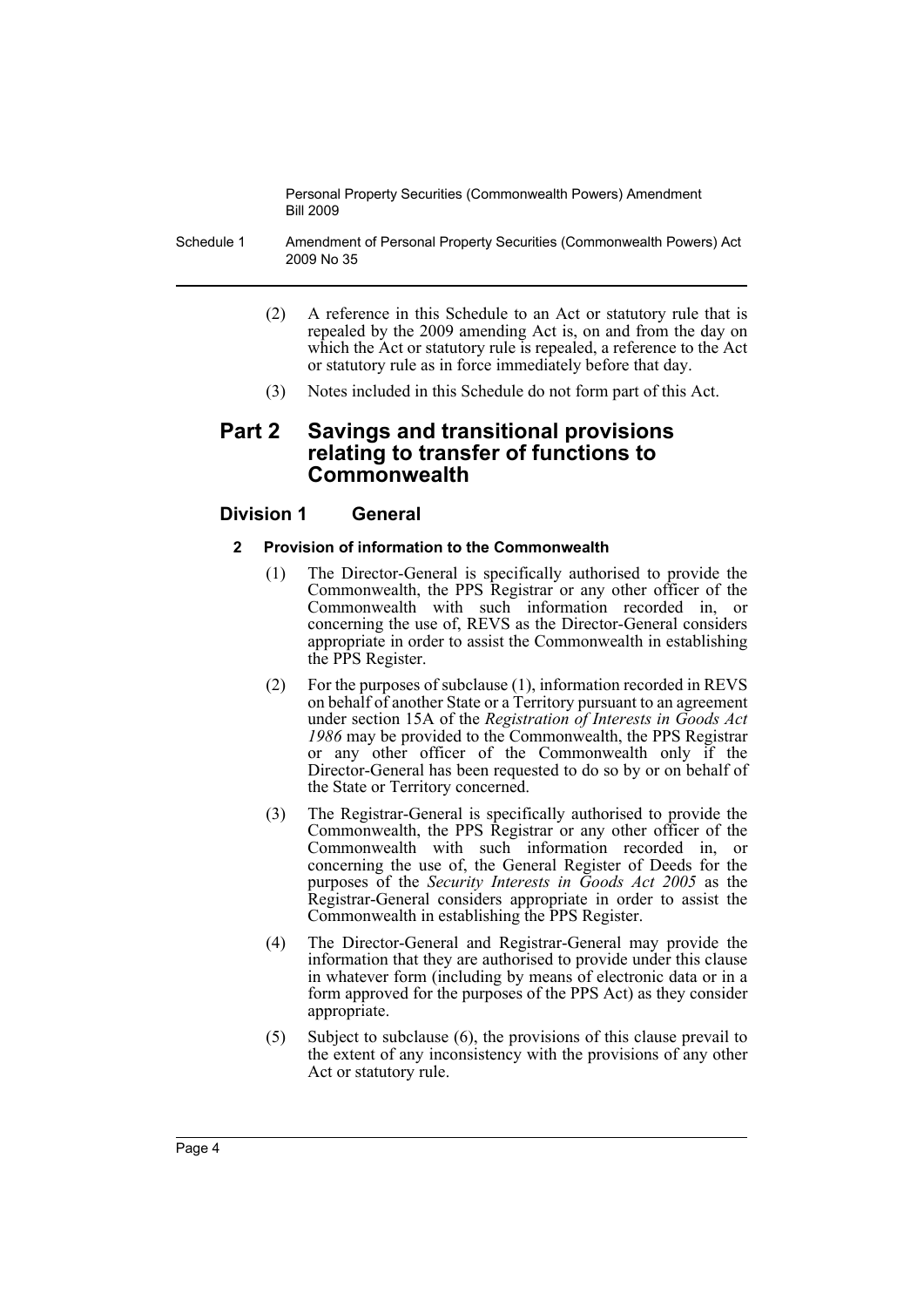Amendment of Personal Property Securities (Commonwealth Powers) Act 2009 No 35 Schedule 1

> (6) The provisions of this clause are in addition to, and do not derogate from, the provisions of section 9A of the *Fair Trading Act 1987*.

#### **Division 2 Interests to which Registration of Interests in Goods Act 1986 applies**

**3 Interpretation**

In this Division:

*existing Act* means the *Registration of Interests in Goods Act 1986*.

*post-PPS transitional period* means the period of 7 years commencing at the registration commencement time.

*pre-PPS transitional period* means the period:

- (a) commencing at the migration time or such earlier time as may be prescribed by the regulations, and
- (b) ending at the registration commencement time.

*prescribed goods* has the same meaning as in the existing Act.

*the Minister* means the Minister administering the *Fair Trading Act 1987*.

#### **4 Existing Act ceases to have effect at registration commencement time**

- (1) The existing Act ceases to have effect in relation to prescribed goods at the registration commencement time, except as otherwise provided by this Division.
- (2) If a provision of the existing Act (the *primary provision*) is continued in effect by this Division:
	- (a) any other provision of the existing Act (a *related provision*) that is referred to in the primary provision is also continued in effect to the extent necessary for the purposes of the continued application of the primary provision, and
	- (b) any power to make regulations in respect of a matter that is conferred by the primary provision or a related provision is taken to include a power for the matter to be prescribed by regulations made under this Act after the registration commencement time.
- (3) The regulations under the existing Act as in force immediately before the registration commencement time continue to apply for the purposes of a primary provision or related provision that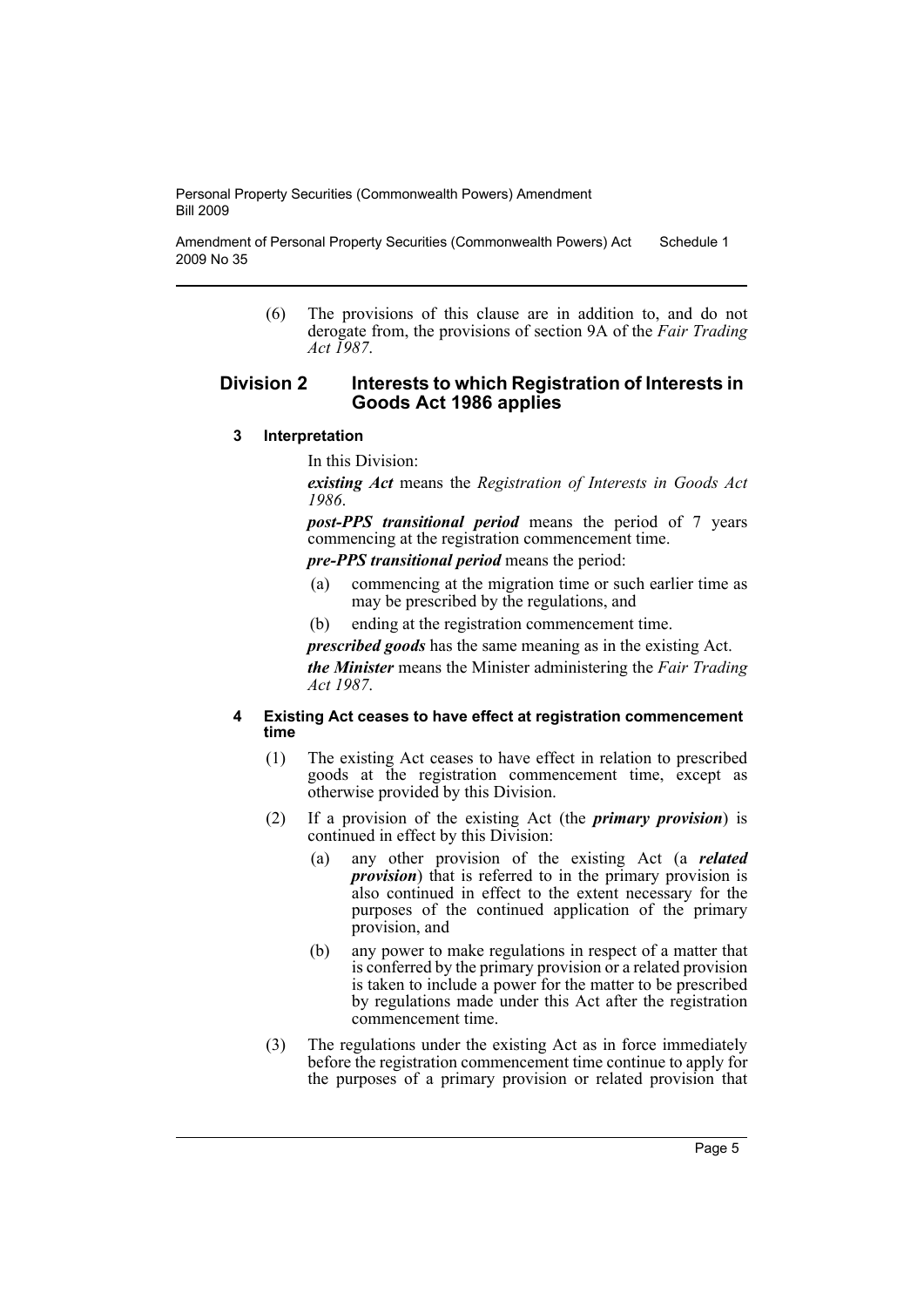Schedule 1 Amendment of Personal Property Securities (Commonwealth Powers) Act 2009 No 35

> confers a regulation-making power for a matter under the existing Act until regulations are made under this Act for that matter.

- (4) This Division has effect:
	- (a) despite anything to the contrary in the existing Act, and
	- (b) in relation to provisions of the existing Act that this Division continues in effect after the registration commencement time even after the existing Act is repealed by the 2009 amending Act.

**Note.** Section 3 of the 2009 amending Act provides for the repeal of the existing Act on a day appointed by proclamation (being a day that is not earlier than the day on which the registration commencement time occurs).

#### **5 Director-General may refuse to exercise registration functions**

- (1) Subject to clause 6, the Director-General may refuse to exercise a registration function during the pre-PPS transitional period.
- (2) Without limiting subclause (1), the Director-General may refuse to exercise a registration function during the pre-PPS transitional period in relation to a matter that was not finally determined or concluded immediately before the commencement of that period.
- (3) In this clause:

*registration function* means any function conferred or imposed on the Director-General by or under:

- (a) section 5, 6, 7 or 16A of the existing Act, or
- (b) any other provision of the existing Act concerning registration or REVS as may be prescribed by the regulations.

#### **6 Show cause proceedings under section 7 of existing Act**

- (1) This clause applies to the following matters:
	- (a) a notice given to a person by the Director-General under section  $\frac{7}{7}$  (3) of the existing Act that is in force immediately before the registration commencement time if the period specified in the notice had not yet expired by that time (an *existing show cause notice*),
	- (b) the cancellation of the registration of an interest by the Director-General following the giving of a notice to a person under section 7 (3) of the existing Act if the person has a right to apply to the Administrative Decisions Tribunal for a review of the cancellation immediately before the registration commencement time (an *existing reviewable cancellation decision*),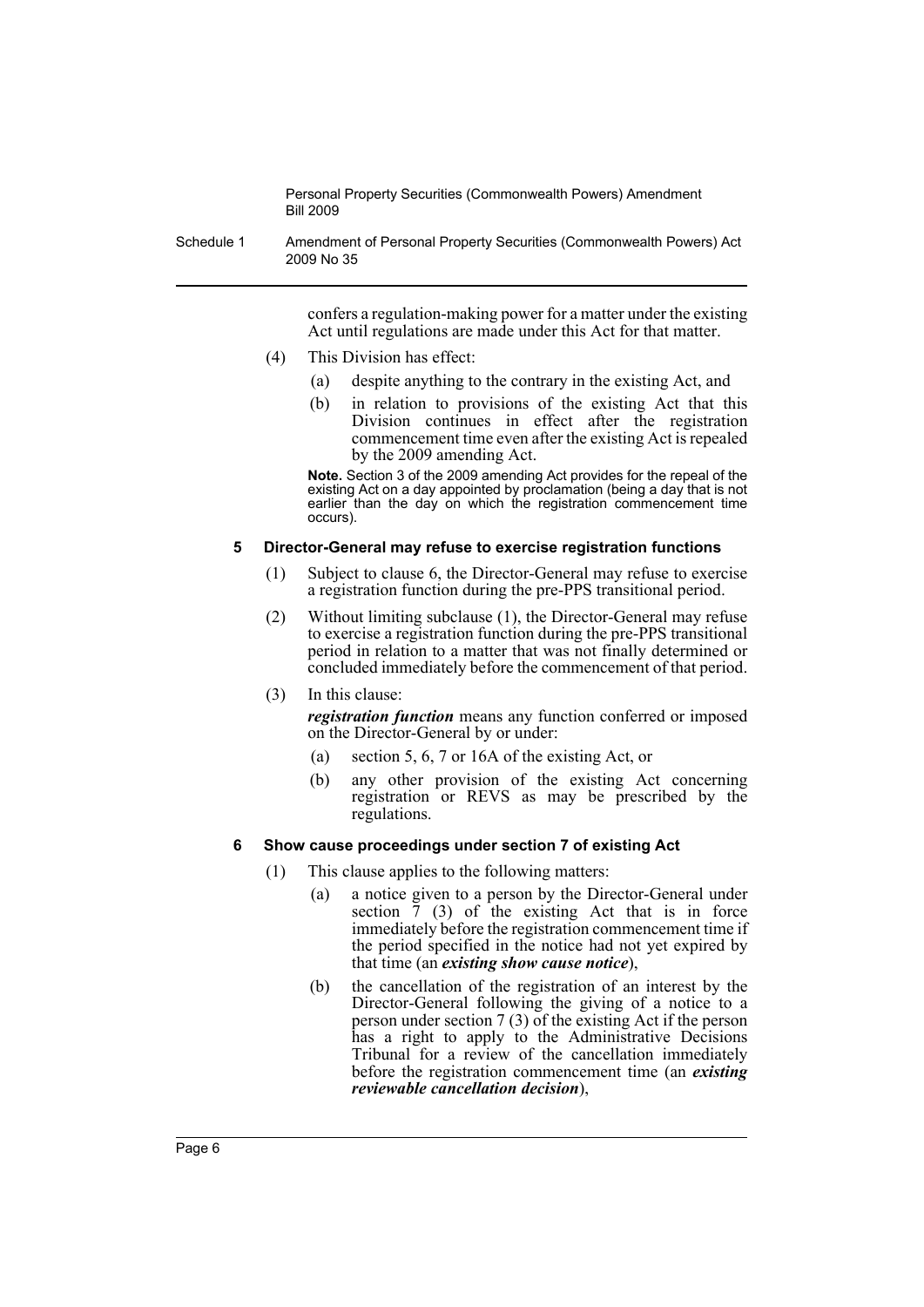Amendment of Personal Property Securities (Commonwealth Powers) Act 2009 No 35 Schedule 1

- (c) an application to the Administrative Decisions Tribunal for the review of a decision of the Director-General following the giving of a notice under section 7 (3) of the existing Act to cancel the registration of an interest if the application is pending, but not finally determined, immediately before the registration commencement time (an *existing review application*).
- (2) An existing show cause notice may be dealt with under the existing Act as if the power of the Director-General under section  $7$  (4) of that Act to decide whether to cancel the registration of the interest were a power to decide whether the registration should have been cancelled had the Act continued in effect.
- (3) An existing reviewable cancellation decision may be the subject of an application for review to the Administrative Decisions Tribunal, and may be dealt with by the Tribunal, under the existing Act as if the right to seek the review of the decision of the Director-General to cancel the registration of the interest were a right to seek a review of a decision of the Director-General that the registration should have been cancelled had the Act continued in effect.
- (4) An existing review application may be determined by the Administrative Decisions Tribunal under the existing Act as if the jurisdiction of the Tribunal to review the decision of the Director-General to cancel the registration of the interest were jurisdiction to review a decision of the Director-General that the registration should have been cancelled had the Act continued in effect.
- (5) The Director-General may, if satisfied that a matter to which this clause applies has been finalised, provide the PPS Registrar with a written notice (based on the results of the finalisation of the matter) stating the following:
	- (a) the nature of the matter that has been finalised,
	- (b) whether or not the interest to which the matter related should have been registered in REVS,
	- (c) whether or not the interest should be treated as a migrated security interest for the purposes of the PPS Act.

**Note.** The PPS Registrar has power under the PPS Act to remove migrated data that has mistakenly been included in the PPS Register.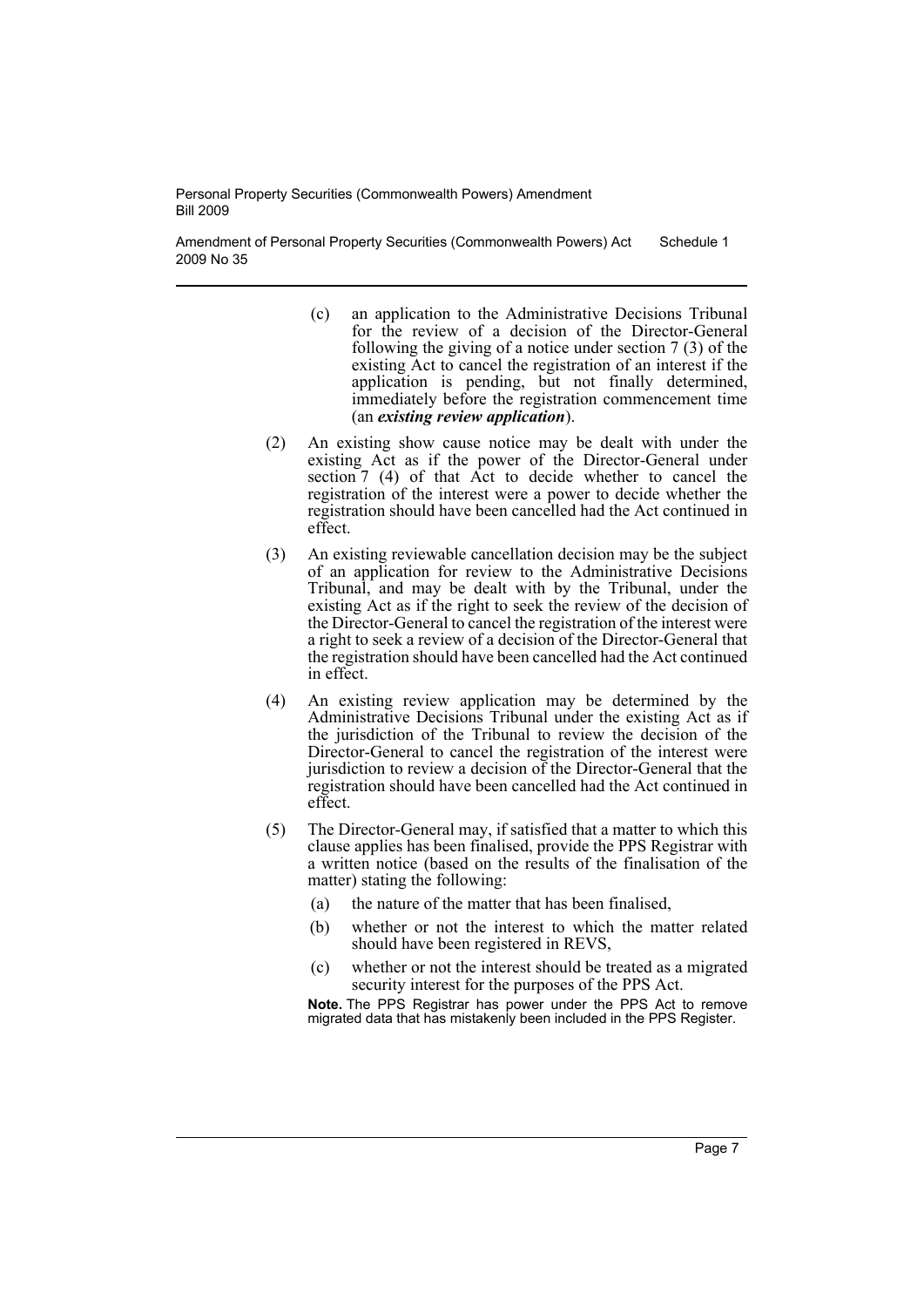Schedule 1 Amendment of Personal Property Securities (Commonwealth Powers) Act 2009 No 35

#### **7 Search certificates and notices**

- (1) The provisions of section 8 of the existing Act continue to apply after the registration commencement time in relation to any certificate issued under that section before that time.
- (2) The Director-General may continue to issue certificates under section 8 (5) of the existing Act during the post-PPS transitional period as to the state of REVS in relation to goods at any time in the 7 years before the registration commencement time.
- (3) The provisions of section  $8(6)$ –(9) of the existing Act, in their application to certificates under section 8 (5), continue to apply to certificates issued as provided by subclause (2).
- (4) The regulations may make provision for or with respect to the issue of certificates under section 8 (1) of the existing Act during the pre-PPS transitional period.
- (5) Regulations made for the purposes of subclause (4) prevail to the extent of any inconsistency with the provisions of the existing Act.

#### **8 Enforcement of interests in prescribed goods**

Subject to Chapter 9 (Transitional provisions) of the PPS Act:

- (a) sections 9 and 10 of the existing Act continue to apply to purchases that occurred before the registration commencement time, and
- (b) sections 3B, 10A and 11 of the existing Act continue to apply in relation to:
	- (i) transitional security interests in prescribed goods, and
	- (ii) any other interests in prescribed goods that arose before the registration commencement time.

**Note.** Chapter 9 of the PPS Act makes provision for matters of a transitional nature in relation to the commencement of the provisions of that Act. The PPS Act will start to apply to security interests in personal property (including transitional security interests) at the registration commencement time.

Section 308 of the PPS Act defines a *transitional security interest* to be a security interest provided for by a transitional security agreement if:

(a) in the case of a security interest arising before the registration commencement time—the PPS Act would have applied in relation to the security interest immediately before the registration commencement time, but for section 310 (which provides for the Act to start to apply at that time), or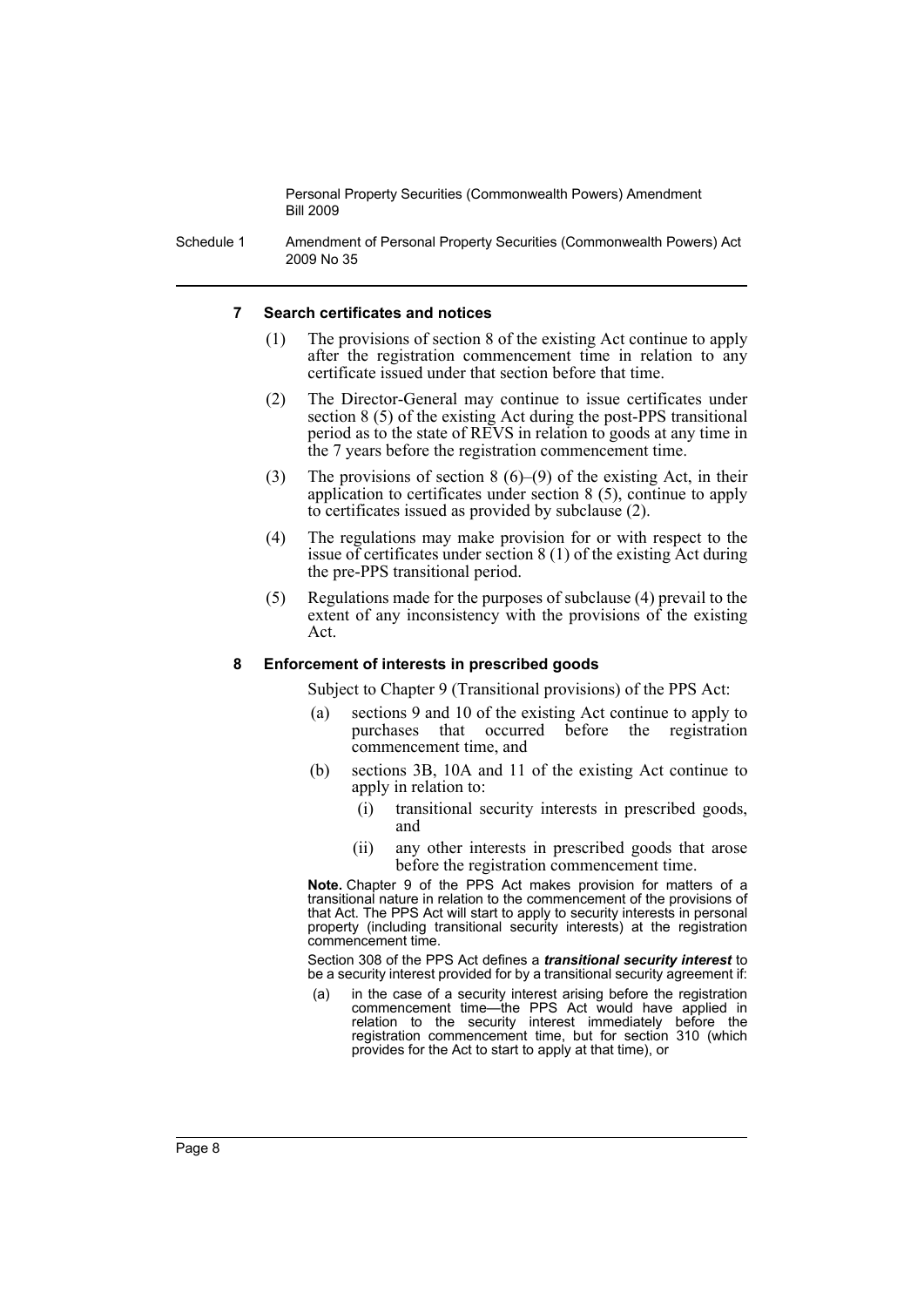Amendment of Personal Property Securities (Commonwealth Powers) Act 2009 No 35 Schedule 1

- (b) in the case of a security interest arising at or after the registration commencement time:
	- (i) the transitional security agreement as in force immediately before the registration commencement time provides for the granting of the security interest, and
	- (ii) the PPS Act applies in relation to the security interest.

A *transitional security agreement* is an agreement or act by which a security interest of a kind to which the PPS Act applies is created, arises or is provided for and that was in force immediately before the registration commencement time.

#### **9 Compensation provisions under existing Act**

- (1) The provisions of sections 13 and 14 of the existing Act continue to apply after the registration commencement time in relation to the determination of compensation for loss sustained in connection with an application for registration of a registrable interest (within the meaning of that Act) that was made before that time.
- (2) The provisions of section 15 of the existing Act continue to apply in relation to decisions of the Director-General made before the registration commencement time.

## **10 Offences under existing Act**

The provisions of the existing Act continue to apply after the registration commencement time in relation to offences committed, or alleged to have been committed, before that time.

## **11 Fees and charges payable under existing Act**

- (1) The following fees and charges remain recoverable by the Director-General in a court of competent jurisdiction after the registration commencement time:
	- (a) any fees or charges that were payable under the existing Act immediately before that time,
	- (b) any fees or charges for which the Director-General may require payment under subclause (2).
- (2) After the registration commencement time, the Director-General may require payment by an account customer (within the meaning of section 16A of the existing Act) of any fees and charges that would have been payable under arrangements made under the existing Act for a matter arising before that time had the Act continued in effect.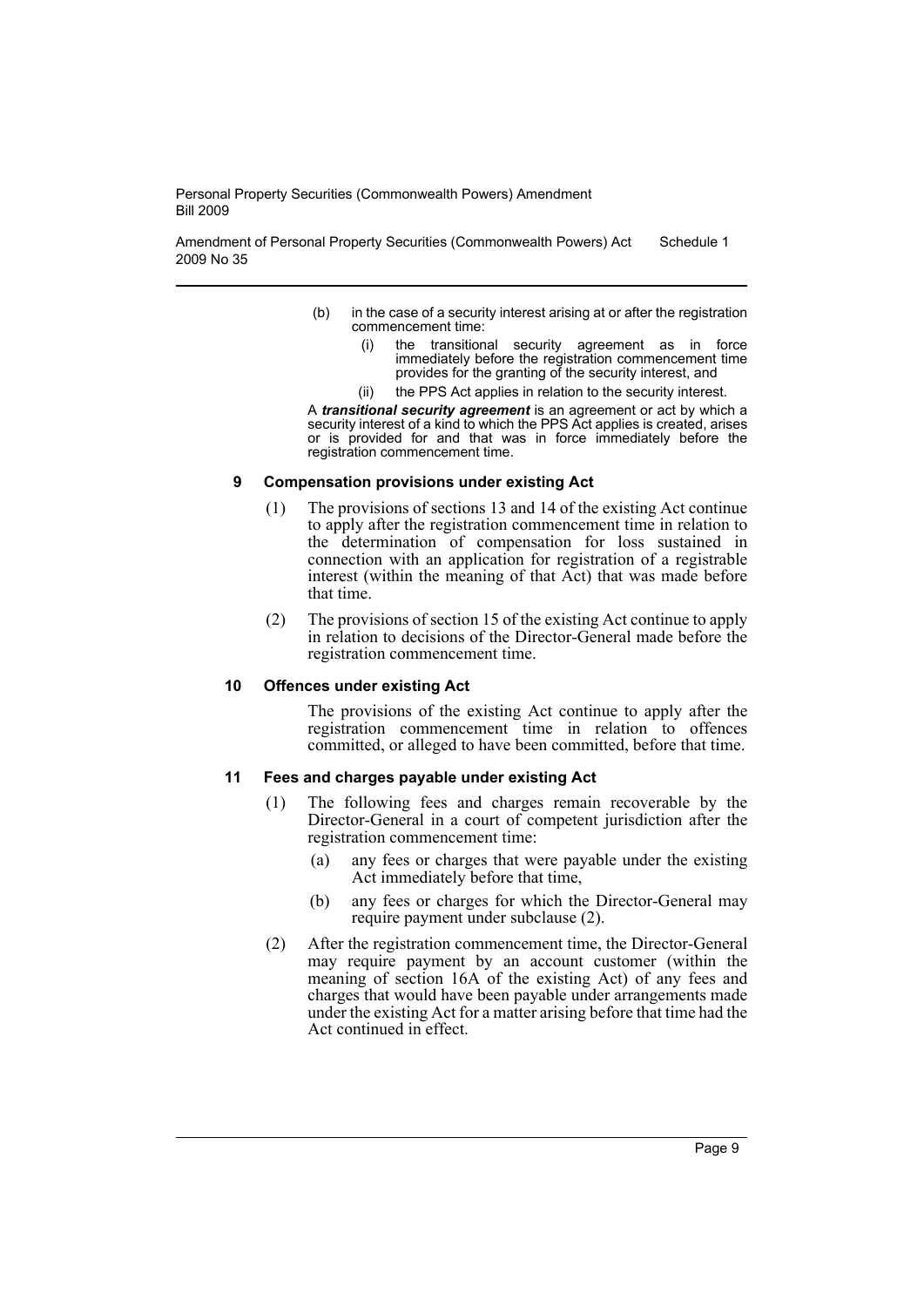Schedule 1 Amendment of Personal Property Securities (Commonwealth Powers) Act 2009 No 35

#### **12 Agreements under section 15A of existing Act**

- (1) Any agreement in force under section 15A of the existing Act immediately before the registration commencement time continues to have effect after that time in respect of matters arising before that time.
- (2) Section 15A (2) of the existing Act continues to have effect for this purpose.

#### **13 Funding arrangements**

- (1) The Registration of Interests in Goods Account established under section 11 of the existing Act is abolished at the registration commencement time.
- (2) The Director-General may, by order in writing, direct that any money standing to the credit of that Account on the date of its abolition be applied for any of the purposes referred to in section 11 $(5)$  of the existing Act.
- (3) For the purposes of subclause (2), a reference to the existing Act in section  $11$  (5) of that Act is taken to include a reference to this Division and the provisions of the existing Act that are continued in effect by this Division.

## **14 Delegations by Director-General**

- (1) The Director-General may delegate the following functions of the Director-General to appropriate persons:
	- (a) a function under this Schedule (apart from this power of delegation),
	- (b) a function under any provision of the existing Act that continues to have effect after the registration commencement time by operation of this Division.
- (2) The following are *appropriate persons* for the purposes of subclause (1):
	- (a) a person engaged in the administration of the existing Act,
	- (b) a person engaged in the administration of any other Act administered by the Minister.
- (3) A delegation that is in force immediately before the registration commencement time in relation to a provision of the existing Act that continues to have effect after that time by operation of this Division has effect as a delegation under this clause until it is revoked by the Director-General.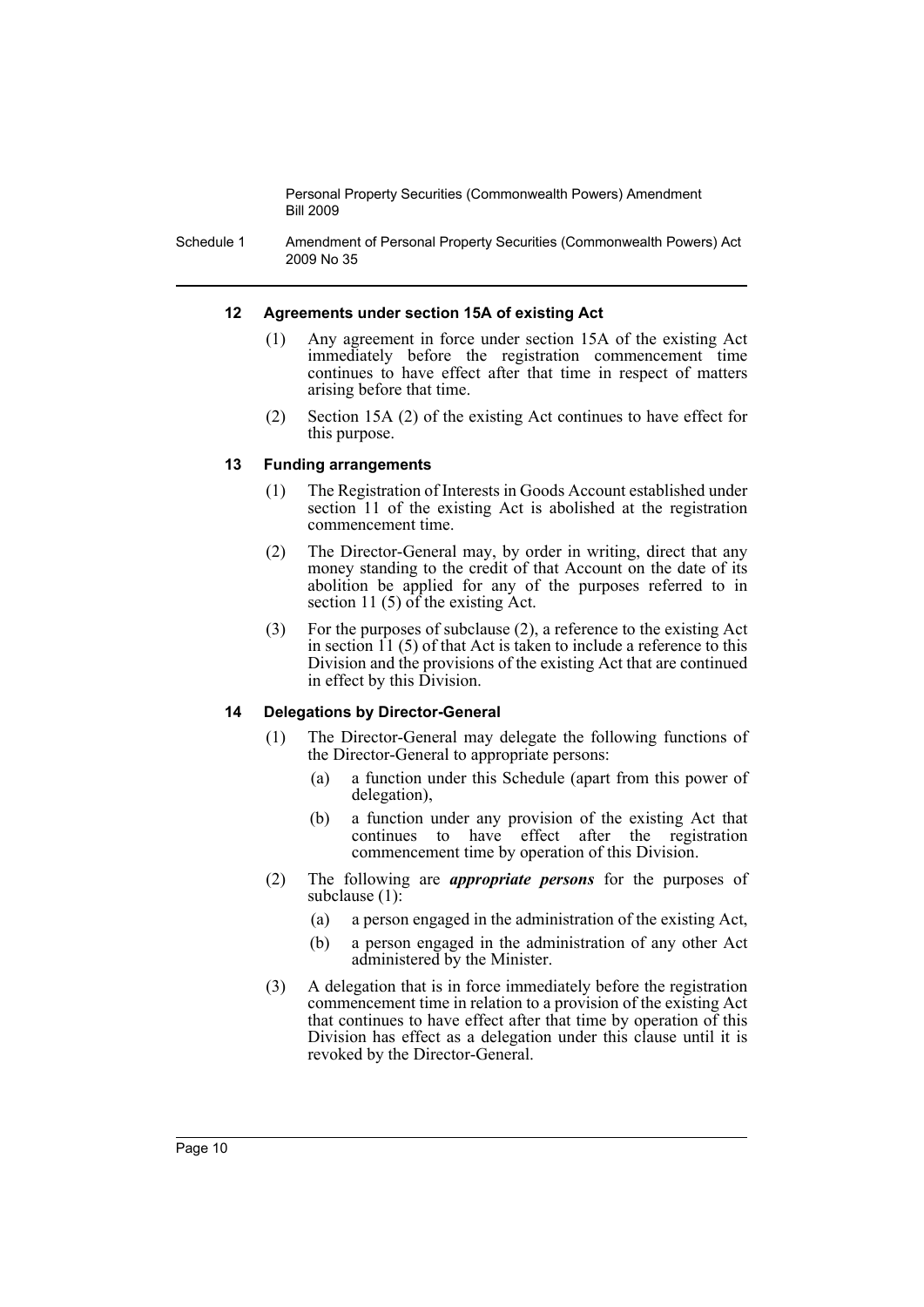Amendment of Personal Property Securities (Commonwealth Powers) Act 2009 No 35 Schedule 1

# **Division 3 Interests to which Security Interests in Goods Act 2005 applies**

#### **15 Interpretation**

In this Division:

*agricultural goods mortgage*, *aquaculture fish mortgage*, *crop mortgage* and *stock mortgage* have the same meanings as in the existing Act.

*existing Act* means the *Security Interests in Goods Act 2005*.

*goods* has the same meaning as in the existing Act.

*pre-PPS transitional period* means the period:

- (a) commencing at the migration time or such earlier time as may be prescribed by the regulations, and
- (b) ending at the registration commencement time.

#### **16 Existing Act ceases to have effect at registration commencement time**

- (1) The existing Act ceases to have effect in relation to goods at the registration commencement time, except as otherwise provided by this Division.
- (2) If a provision of the existing Act (the *primary provision*) is continued in effect by this Division:
	- (a) any other provision of the existing Act (a *related provision*) that is referred to in the primary provision is also continued in effect to the extent necessary for the purposes of the continued application of the primary provision, and
	- (b) any power to make regulations in respect of a matter that is conferred by the primary provision or a related provision is taken to include a power for the matter to be prescribed by regulations made under this Act after the registration commencement time.
- (3) This Division has effect:
	- (a) despite anything to the contrary in the existing Act, and
	- (b) in relation to provisions of the existing Act that this Division continues in effect after the registration commencement time even after the existing Act is repealed by the 2009 amending Act.

**Note.** Section 4 of the 2009 amending Act provides for the repeal of the existing Act on a day appointed by proclamation (being a day that is not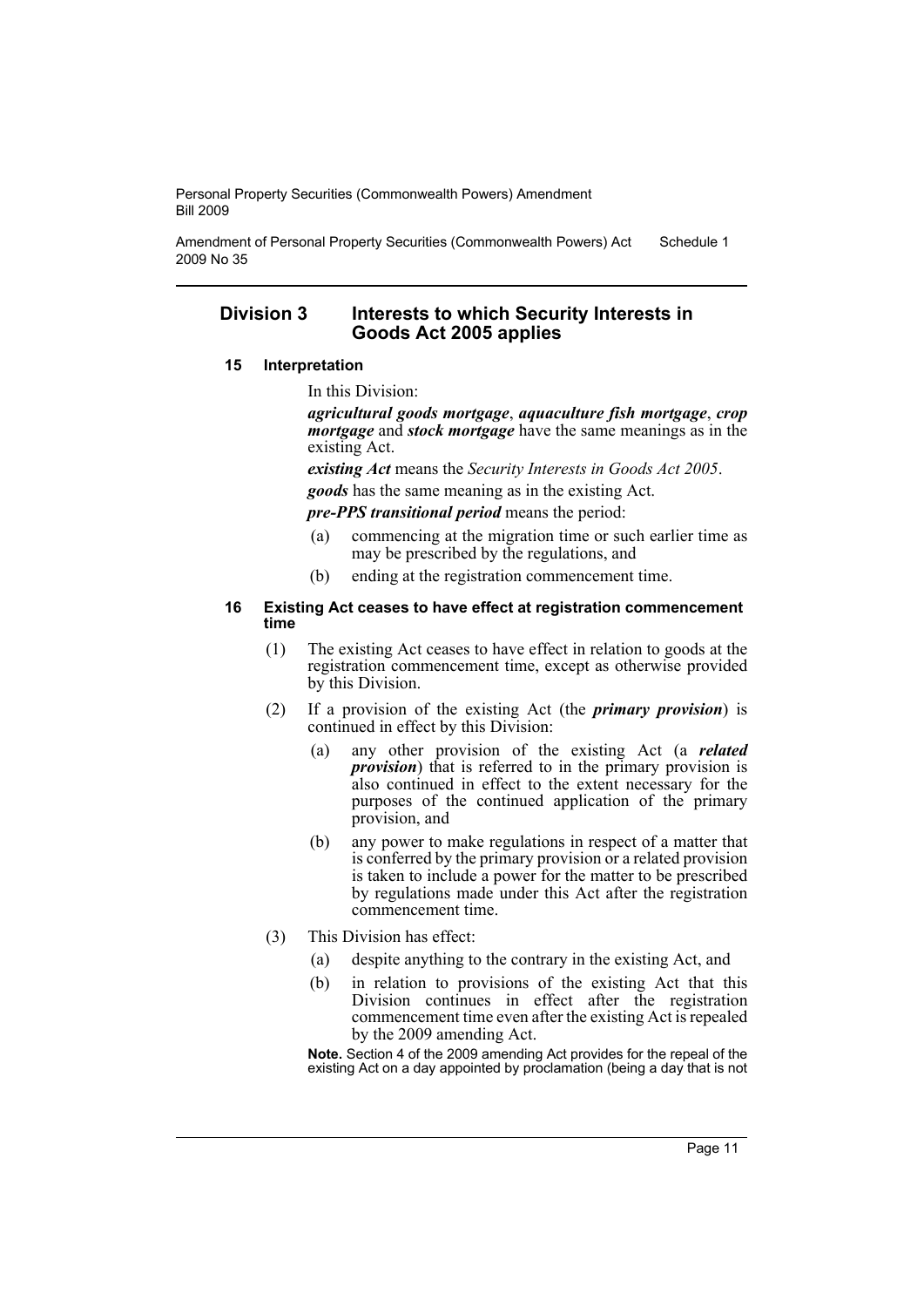Schedule 1 Amendment of Personal Property Securities (Commonwealth Powers) Act 2009 No 35

> earlier than the day on which the registration commencement time occurs).

#### **17 Registrar-General may refuse to exercise registration functions**

- (1) The Registrar-General may refuse to exercise a registration function during the pre-PPS transitional period.
- (2) Without limiting subclause (1), the Registrar-General may refuse to exercise a registration function during the pre-PPS transitional period in relation to a matter that was not finally determined or concluded immediately before the commencement of that period.
- (3) In this clause:

*registration function* means any function conferred or imposed on the Registrar-General by or under a provision of the existing Act relating to the registration of instruments for the purposes of the existing Act.

# **18 Agricultural goods mortgages**

- (1) Nothing in this Division is intended to affect the continued validity and enforceability of any agricultural goods mortgage that is in effect immediately before the time when the existing Act ceases to apply to agricultural goods by operation of clause 16.
- (2) Any instrument executed before the registration commencement time that has not been (but could have been) registered under the existing Act as an agricultural goods mortgage immediately before the registration commencement time is taken to have had effect as an agricultural goods mortgage immediately before that time.
- (3) Any instrument executed before the registration commencement time that has not been (but could have been) registered under the existing Act as a variation, renewal, assignment or discharge of an agricultural goods mortgage immediately before the registration commencement time is taken to have effect as such immediately before that time.
- (4) This clause has effect subject to Chapter 9 (Transitional provisions) of the PPS Act.

## **19 Enforcement of interests in goods**

- (1) Subject to Chapter 9 (Transitional provisions) of the PPS Act, the existing enforcement provisions continue to apply in relation to:
	- (a) transitional security interests in goods, and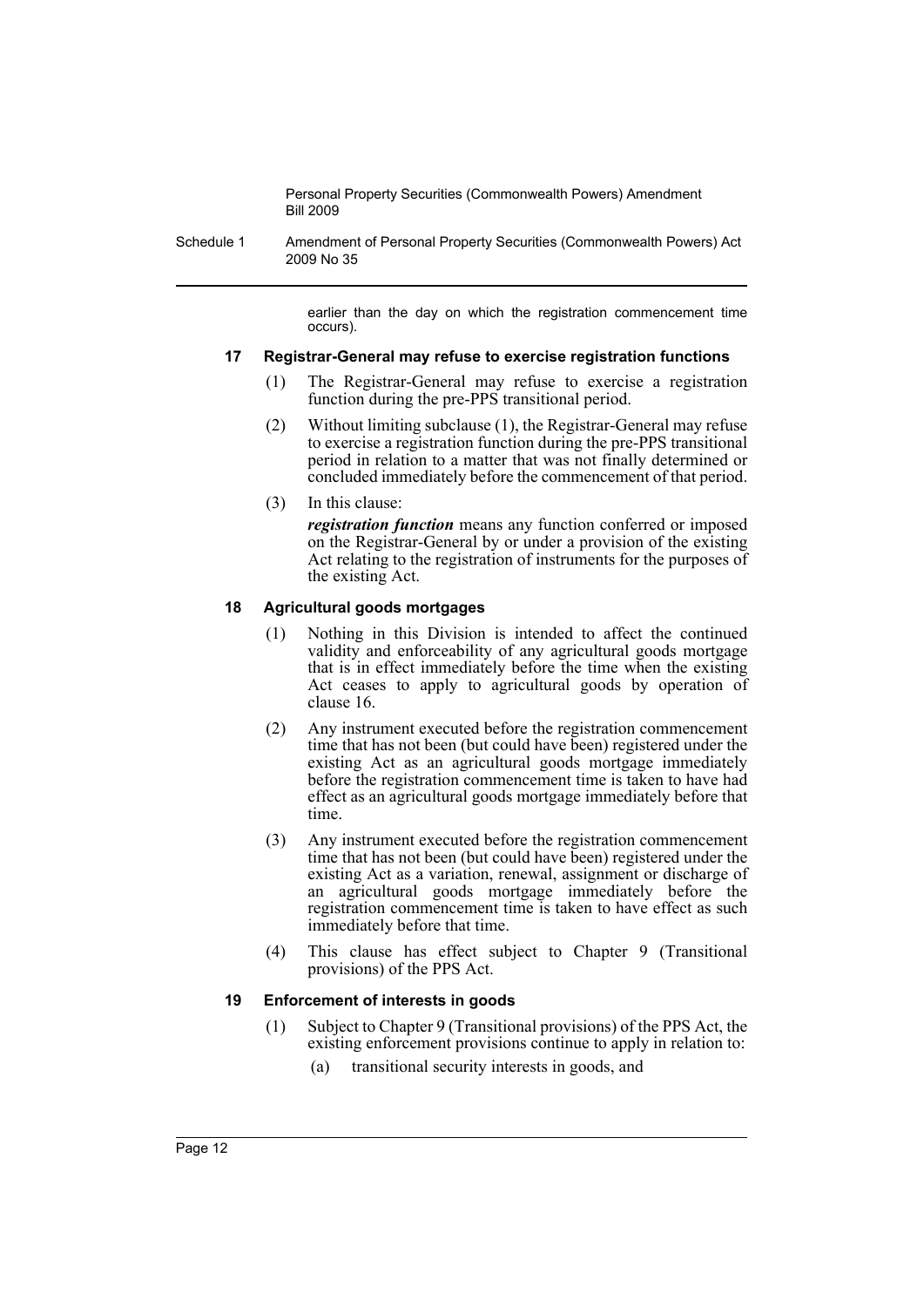Amendment of Personal Property Securities (Commonwealth Powers) Act 2009 No 35 Schedule 1

> (b) any other security interests in goods (within the meaning of the existing Act) that arose before the registration commencement time.

**Note.** See the note to clause 8.

- (2) In this clause: *existing enforcement provisions* means the following provisions of the existing Act:
	- (a) in relation to crop mortgages—sections 8–11,
	- (b) in relation to stock mortgages—section 14,
	- (c) in relation to aquaculture fish mortgages—section 16,
	- (d) in relation to agricultural goods mortgages—section 19,
	- (e) Division 4 of Part 3.

#### **20 Offences under section 32 of the existing Act**

The provisions of the existing Act continue to apply after the registration commencement time in relation to offences committed, or alleged to have been committed, under section 32 of that Act before that time.

#### **21 Fees payable for registration**

Any fee that was payable under the *Conveyancing Act 1919* for the registration of an instrument for the purposes of the existing Act immediately before the registration commencement time continues to be payable under that Act.

# **Part 3 Miscellaneous**

## **22 Compensation not payable in respect of PPS transitional matters**

- (1) Compensation is not payable by or on behalf of:
	- (a) the State or an authority of the State, or
	- (b) an officer, employee or agent of the State,

for an act or omission that is a PPS transitional matter or that arises (directly or indirectly) from a PPS transitional matter.

## (2) Subclause (1):

- (a) applies only in respect of acts done or omitted to be done in good faith, and
- (b) does not apply to acts or omissions that cause personal injury to a person or the death of a person, and
- (c) does not limit the operation of clause 9.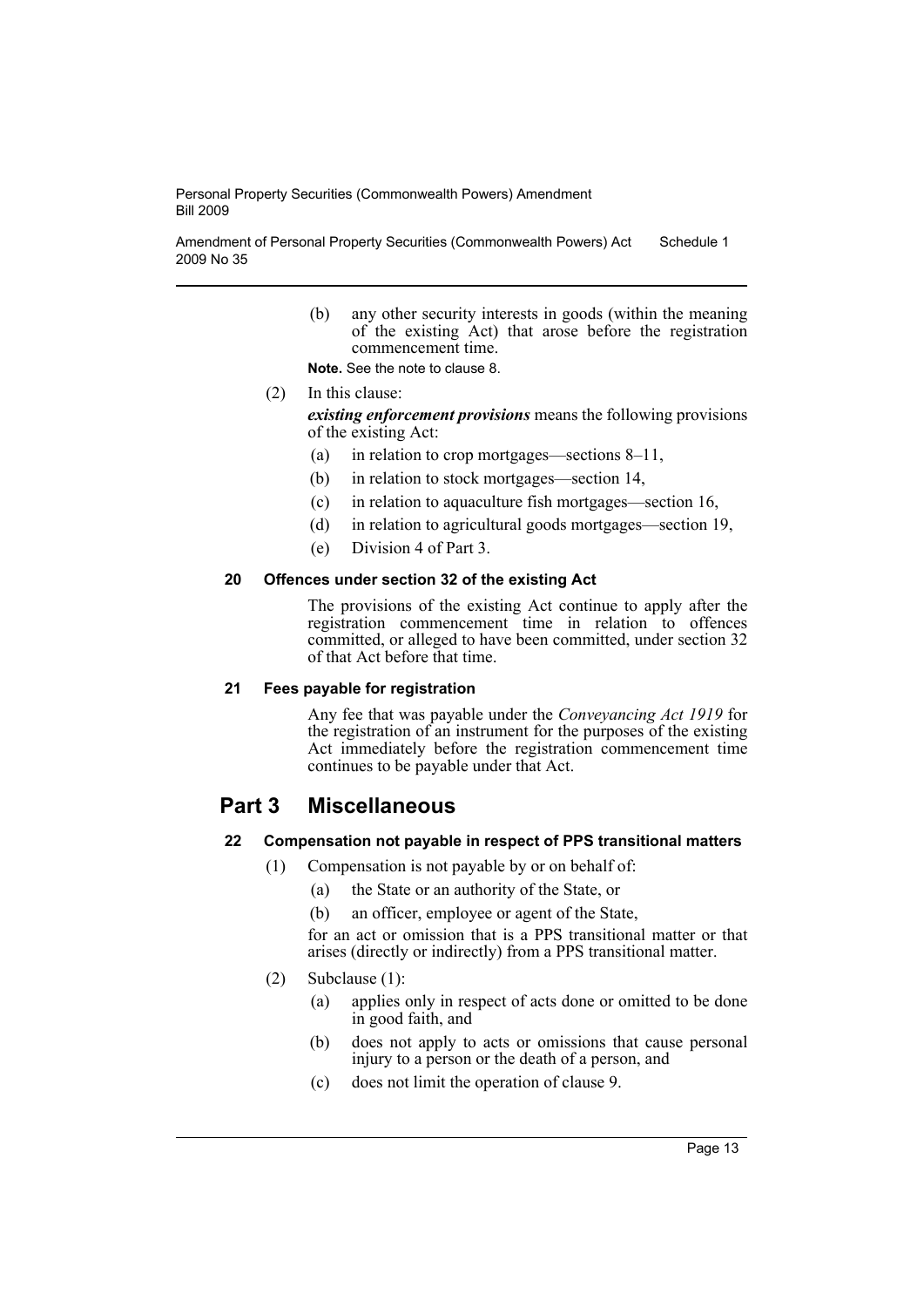Schedule 1 Amendment of Personal Property Securities (Commonwealth Powers) Act 2009 No 35

(3) In this clause:

*compensation* includes damages and any other form of monetary compensation.

*PPS transitional matter* means any of the following:

- (a) the provision of information to the Commonwealth, the PPS Registrar, any other officer of the Commonwealth or any other person for the purpose of assisting the Commonwealth in establishing the PPS Register,
- (b) a refusal by the Director-General or the Registrar-General to exercise a registration function as provided by clause 5 or 17 respectively,
- (c) the administration of this Act or the regulations,
- (d) the exercise of functions under this Act or the regulations.

#### **23 Implied power to make declarations that licences etc not personal property**

A power conferred by an Act on any person or body to make a statutory rule that grants or confers, or provides for the granting or conferral of, a licence or other State statutory right includes the power to declare that the licence or right is not personal property for the purposes of the PPS Act.

**Note.** The terms *licence* and *State statutory right* are defined by section 3 of this Act.

## **24 Regulations**

- (1) The Governor may make regulations, not inconsistent with this Act, for or with respect to any matter that by this Act is required or permitted to be prescribed or that is necessary or convenient to be prescribed for carrying out or giving effect to this Act.
- (2) Without limiting subclause (1), the regulations may declare a matter to be an excluded matter for the purposes of section 259 of the PPS Act in relation to:
	- (a) the whole of the PPS Act (or an instrument made under that Act), or
	- (b) a specified provision of the PPS Act (or an instrument made under that Act), or
	- (c) the PPS Act (or an instrument made under the PPS Act), other than a specified provision, or
	- (d) the PPS Act (or an instrument made under the PPS Act), otherwise than to a specified extent.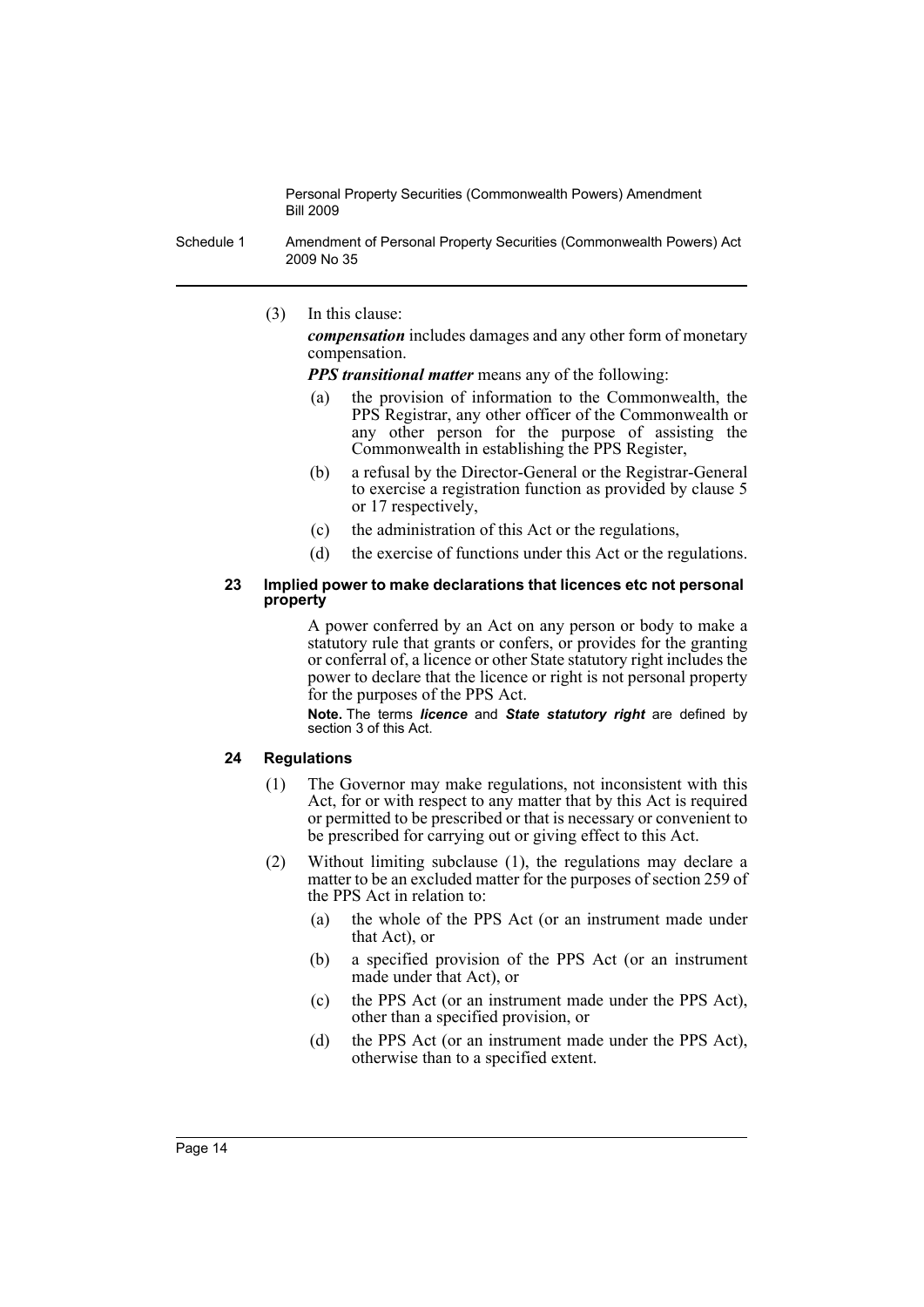Amendment of Personal Property Securities (Commonwealth Powers) Act 2009 No 35 Schedule 1

- (3) Without limiting subclauses (1) and (2), the regulations may contain provisions of a savings or transitional nature consequent on the enactment or making of the following Acts and instruments:
	- (a) this Act,
	- (b) the 2009 amending Act,
	- (c) the PPS Act or any Act or instrument of the Commonwealth that amends the PPS Act.
- (4) If the regulations so provide, any provision referred to in subclause (3) may:
	- (a) have effect despite any specified provision of this Schedule, and
	- (b) take effect from the date of assent to the Act or the making of the instrument concerned or a later date.
- (5) To the extent to which any such provision takes effect from a date that is earlier than the date of its publication on the NSW legislation website, the provision does not operate so as:
	- (a) to affect, in a manner prejudicial to any person (other than the State or an authority of the State), the rights of that person existing before the date of its publication, or
	- (b) to impose liabilities on any person (other than the State or an authority of the State) in respect of anything done or omitted to be done before the date of its publication.
- (6) Any matter for which a regulation made under this Act makes provision is taken to be a matter for which a regulatory impact statement is not required for the purposes of the *Subordinate Legislation Act 1989*.

#### **25 Updating of references to Personal Property Securities Act 2009 of the Commonwealth**

- (1) This clause applies to any reference to the *Personal Property Securities Act 2009* of the Commonwealth in this Act (other than this clause) or in the 2009 amending Act.
- (2) Any reference to which this clause applies is to be read as a reference to the *Personal Property Securities Act 2010* of the Commonwealth if the *Personal Property Securities Bill 2009* that was introduced in the House of Representatives of the Commonwealth Parliament on 24 June 2009 is enacted in the calendar year of 2010 rather than in the calendar year of 2009.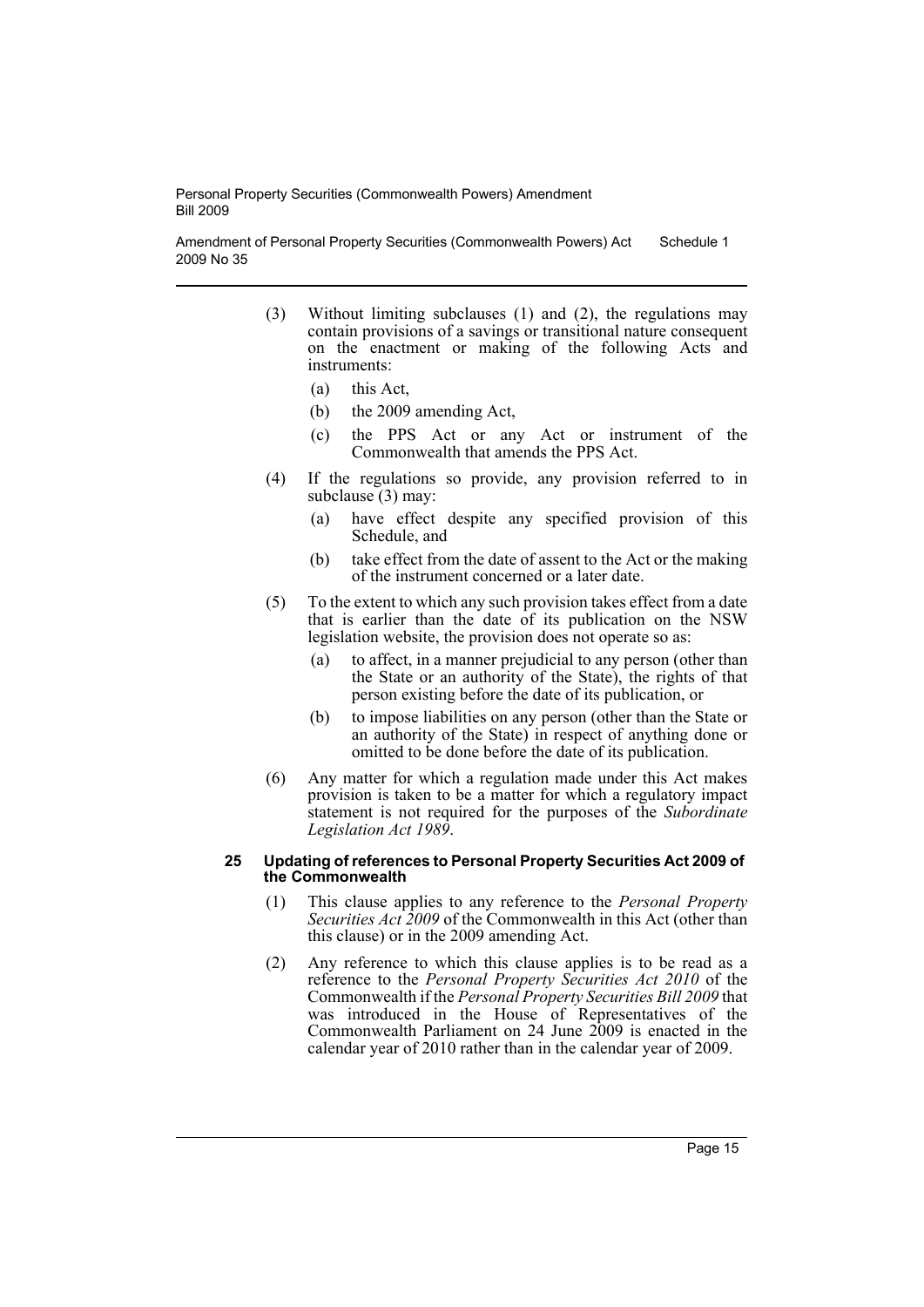- Schedule 1 Amendment of Personal Property Securities (Commonwealth Powers) Act 2009 No 35
	- (3) If subclause (2) operates to update references to which this clause applies, the regulations may amend this Act (other than this clause) and the 2009 amending Act to replace references to the *Personal Property Securities Act 2009* of the Commonwealth with references to the *Personal Property Securities Act 2010* of the Commonwealth.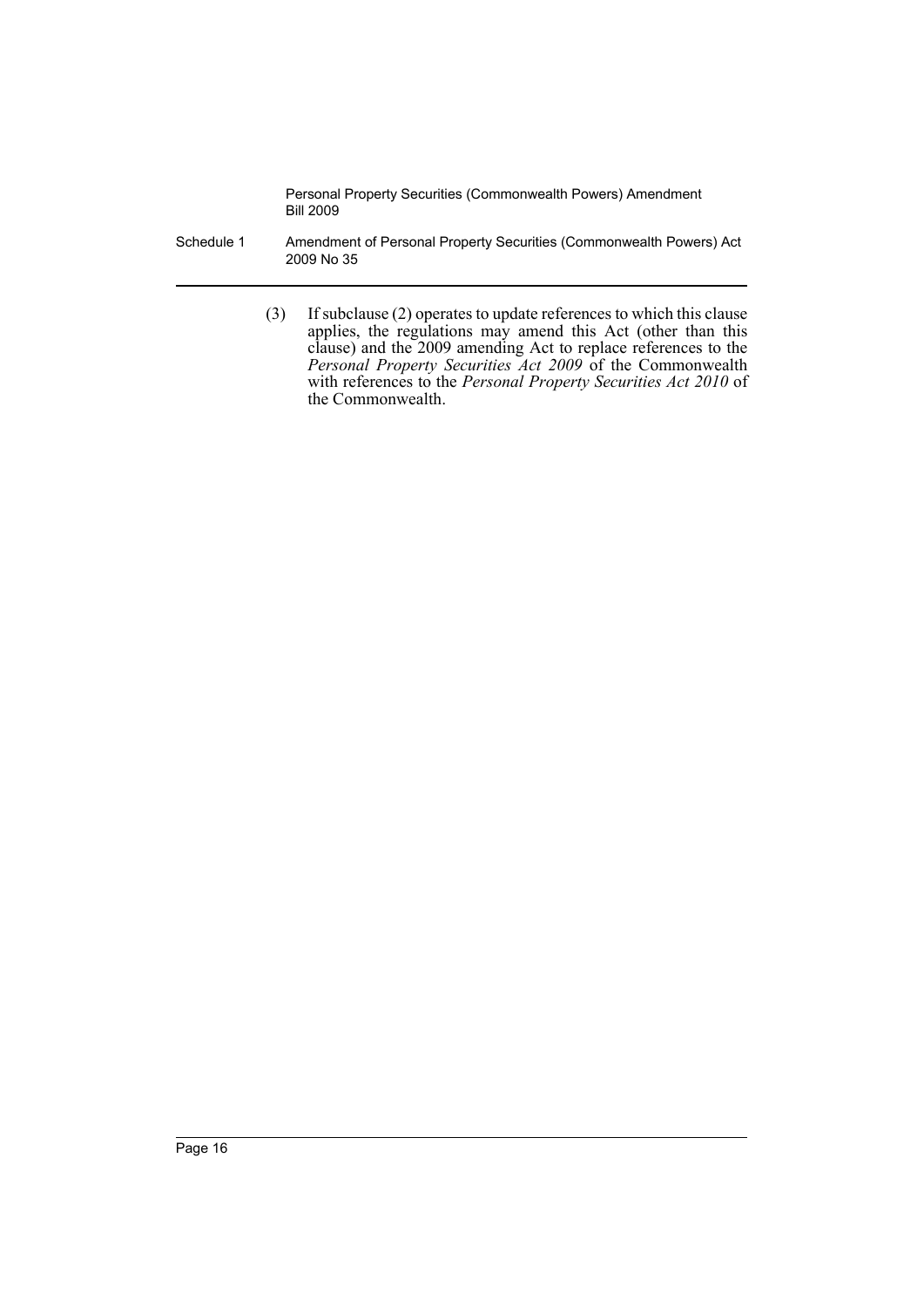Amendment of other Acts **Schedule 2** and the 2 and the 2 and 2 and 2 and 2 and 2 and 2 and 2 and 2 and 2 and 2 and 2 and 2 and 2 and 2 and 2 and 2 and 2 and 2 and 2 and 2 and 2 and 2 and 2 and 2 and 2 and 2 and 2 and 2 and

# <span id="page-18-0"></span>**Schedule 2 Amendment of other Acts**

# **2.1 Conveyancers Licensing Act 2003 No 3**

**Section 11 Application to licences of Licensing and Registration (Uniform Procedures) Act 2002**

Insert at the end of section 11 (3) (h):

, and

(i) a licence is not transferable.

# **2.2 Motor Vehicle Repairs Act 1980 No 71**

#### **Section 27A**

Insert after section 27:

#### **27A Transfer or loan of tradesperson's certificate**

- (1) The holder of a tradesperson's certificate must not:
	- (a) transfer, attempt to transfer or lend the certificate to another person, or
	- (b) allow the use of the certificate by another person.
- (2) A person must not:
	- (a) attempt to obtain the transfer to the person of a tradesperson's certificate, or
	- (b) attempt to borrow, or borrow or use, a tradesperson's certificate of which the person is not the holder.

Maximum penalty: 20 penalty units.

## **2.3 Property, Stock and Business Agents Act 2002 No 66**

#### **Section 13 Transfer or lending of licence or certificate of registration prohibited**

Insert "transfer," after "must not" in section 13 (1).

# **2.4 Registration of Interests in Goods Act 1986 No 37**

# **Section 16A Account customers**

Insert "(or such other period as may be prescribed by the regulations)" after "60 days" in section  $16A(3)(a)$ .